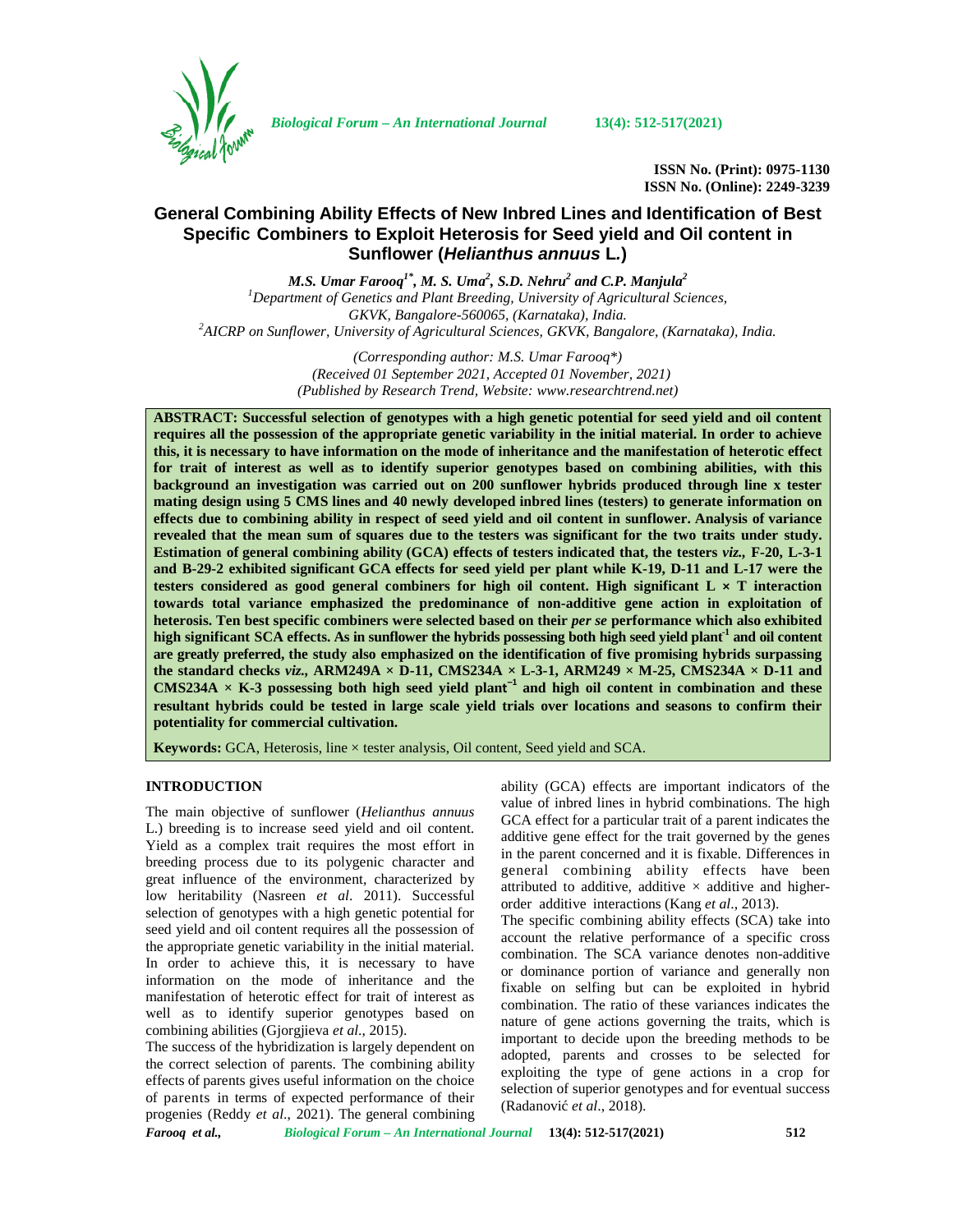The line  $\times$  tester analysis (Kempthorne, 1957) is one of the simplest and efficient method of evaluating large number of inbreds for combining ability and *per se* performance, also it is a powerful tool to discriminate the good as well as poor combiners for choosing appropriate parental material in successful hybrid breeding program. However, the success of hybrid sunflower program depends upon the magnitude of heterosis which also helps in the identification of potential cross combinations to be used in the conventional breeding program to create wide array of variability in the segregating generations. Therefore, the present investigation has been conducted to determine the combining ability effects for seed yield and oil content using line  $\times$  tester mating design to find combining ability out the best combiners among the newly evolved Inbred lines and also to identify hybrids surpassing the best checks.

#### **MATERIAL AND METHODS**

The material used for the study consisted of five cytoplasmic male sterile lines *viz.*, CMS 1103A, CMS 903A, CMS 234, ARM 249A and CMS 59A whereas 40 new inbred lines as testers and four standard check hybrids *viz.*, KBSH 44, KBSH 53, KBSH 78 and RSFH 1887. The CMS lines and the testers were collected from AICRP on sunflower, ZARS, UAS, GKVK, Bengaluru.

**Crossing programme.** All the five CMS lines and 40 inbred lines were sown in the field to effect crossing in a Line  $\times$  Tester fashion in order to obtain  $F_1$ 's. Staggered sowing of all CMS lines were carried out three times at an interval of two days to ensure synchronized flowering with inbred lines for crossing. A day prior to opening of first ray floret all the heads of CMS lines and testers were covered with cloth bags in order to prevent undesirable pollination. Pollen from the inbred lines was collected separately in petri dishes with the help of camel hair brush and applied to the flowers of female lines using brushes during morning hours. The pollination was repeated for five to six days in each of the combination to ensure sufficient seed set and simultaneously all inbreds were sib pollinated. The capitulum of all the resultant 200 hybrids were harvested, dried and threshed separately at physiological maturity. The well filled seeds from each cross were separated out for hybrid evaluation and sib mated seeds of 40 inbred lines were collected for future evaluation.

**Evaluation of hybrids:** The resultant 200 experimental hybrids with four standard checks were evaluated in two replications along with parents. Experiment was laid out in simple lattice design. Each genotype was sown in a single row of three-meter length with a row spacing of 60 cm and 30 cm between plants within a row. Observations were recorded in each entry on randomly selected five plants for seed yield per plant and oil content. w of three-meter length with a row<br>and 30 cm between plants within a<br>were recorded in each entry on<br>five plants for seed yield per plant<br>ty<br>**analysis:** The mean values<br>bechavior were subjected to<br>by analysis as suggested

**Combining ability analysis:** The mean values computed for each character were subjected to analysis as suggested by (Kempthorne, 1957).

General combining ability effects were calculated using the expression:

 $g_i = (X_i, /tr) - (X, . . / tr)$ 

Specific combining ability effects were calculated using the expression:

 $s_i=(X_{ii}/r)-(X_{i}.../tr)-(X_{i}./lr)+(X.../ltr)$ 

 $l =$  number of lines

 $t =$  number of treatments

 $r =$  number of replications

Estimation of Heterosis:

Heterosis over Standard Checks (SC) was computed by the method suggested by Turner (1953).

Heterosis *per cent* over standard check (%)

$$
=\frac{F_1 - SC}{SC} \times 100
$$

### **RESULTS AND DISCUSSION**

**Analysis of variance for seed yield and oil content:** Analysis of variance for combining ability (Table 1) revealed that variance due to lines was significant for seed yield per plant and oil content. Testers and Line  $\times$ tester interaction variance was highly significant for the traits under study which indicated the significance of dominance variance. The significance due to line x tester variance indicated the presence of heterosis for the respective traits. Similar results were also noticed by earlier workers (Pavani *et al*., 2006; Shankar *et al*., 2007 and Meena *et al*., 2013).

| Table 1: Analysis of variance for Line $\times$ Tester and combining ability. |  |
|-------------------------------------------------------------------------------|--|
|-------------------------------------------------------------------------------|--|

|                             |     | Mean sum of squares        |                     |
|-----------------------------|-----|----------------------------|---------------------|
| <b>Source of variation</b>  | Df  | Seed yield $plant^{-1}(g)$ | Oil content $(\% )$ |
| Replication                 |     | 14.21                      | 1.96                |
| Hybrids                     | 95  | $155.01$ ***               | $7.14***$           |
| Line Effect                 | 5   | $152.52*$                  | $9.14*$             |
| <b>Tester Effect</b>        | 15  | 378.26***                  | $12.71*$            |
| Line $\times$ Tester Effect | 75  | $110.52$ ***               | 5.89***             |
| Parents vs Hybrids          |     | 38081.74***                | $12.760***$         |
| Error                       | 95  | 9.01                       | 0.07                |
| Total                       | 191 | 81.65                      | 3.60                |

\*Significance at  $P = 0.05$  level \*\* Significance at  $P = 0.01$  level \*\*\*Significance at  $P = 0.001$  level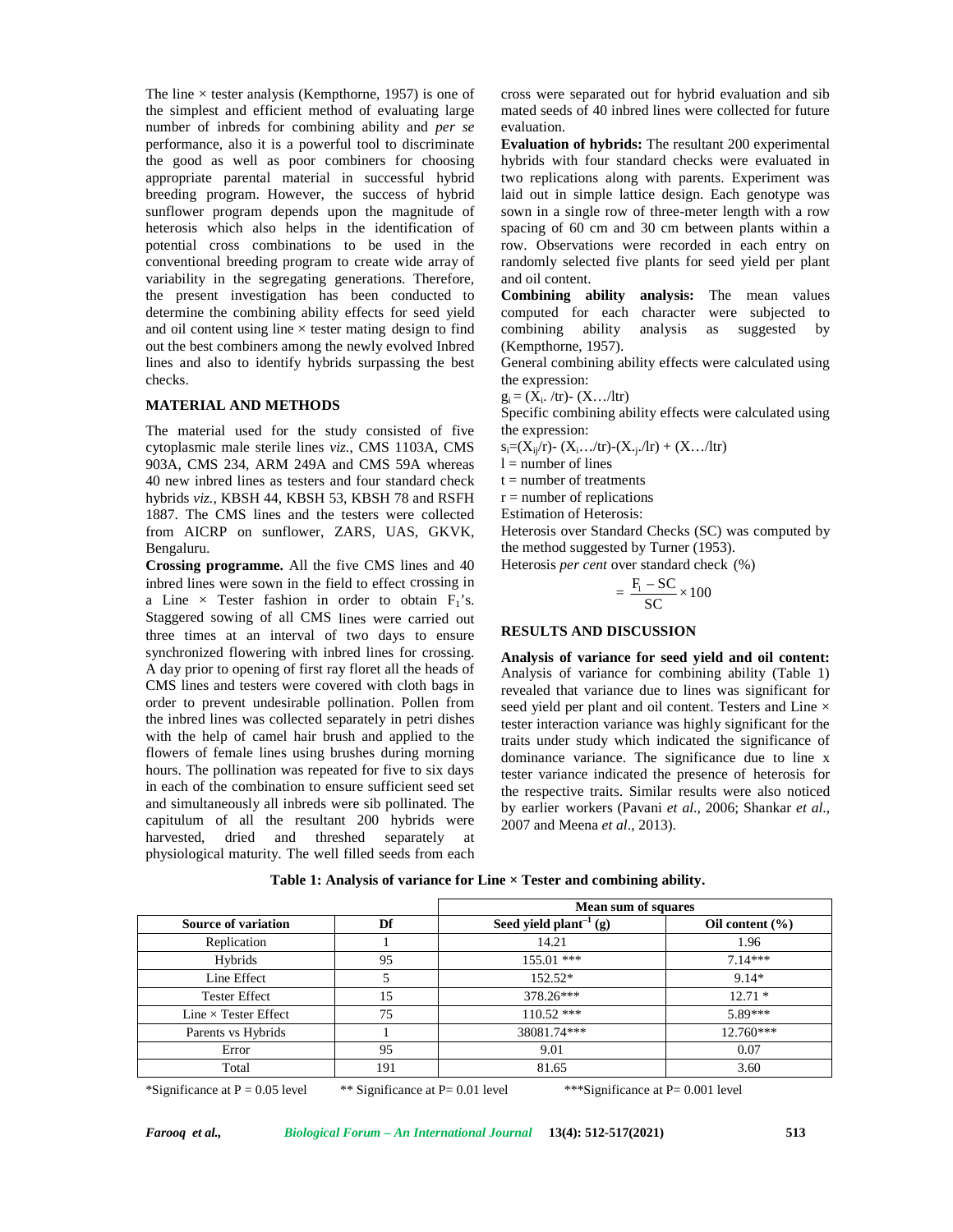**General combining ability effects:** The breeding value expressed as deviation from the population mean is nothing but *gca* effect, has proved to be very useful tool in identifying the potential parents for hybrid cultivar development. The estimates of *gca* effects provide a relative measure of additive variance, which aids in the selection of superior genotypes for breeding programme. The estimatesof general combining ability (GCA) effects due to 5 lines and 40 testers for seed yield per plant and oil content are presented in Fig. 1a and 1b, respectively.

Among 40 testers around 18 testers have exhibited significant *gca* effects in desirable direction for seed yield per plant whereas 15 testers exhibited significant *gca* effects in desirable direction for oil content. Highest positive GCA effect for seed yield per plant was recorded by the tester F-20 (17.78) followed by L- 3-1 (15.67) and B-29-2 (11.15) whereas highest positive

GCA effect for oil content was recorded by the tester K-19 (2.80) followed by D-11 (2.75) and L-17 (2.73). The results were in agreement with the findings of (Cvejić *et al.,* 2017; Jocković *et al.,* 2018 and Sujatha *et al.,* 2009). For simultaneous improvement of seed yield and oil content in the hybrids, either the male or female parent should possess good *gca* for these two traits together or the parents involved in the cross combinations should have good *gca* for one of the traits and able to nick well in the hybrids to produce superior heterosis and high *sca*. From this study the identified testers with high significant positive GCA effects for the above traits implicates their capacity to transmit additive genes in desirable direction and also suggests that it would be productive to exploit them as parents in hybridization to derive the hybrids with high seed yield and oil content.



**Fig. 1a.** Estimates of general combining ability effects of Testers for seed yield per plant.



**Fig. 1b.** Estimates of general combining ability effects of Testers for oil content.

**Proportional contribution of CMS lines, restorer testers and their interaction to total variances:** The relative contribution of line, tester and their interaction to total variances for seed yield per plant and oil content are presented in Fig. 2. The proportion contributed by CMS lines to total variances was very low with only 3.03 per cent of contribution towards seed yield per plant while 5.33 per cent for oil content. However,

testers showed relatively higher contribution as evident for seed yield per plant (58.79%) and oil content (56.54%). It is clear from Fig. 2. that testers contribution was more for both the traits under study indicating that the new testers used in the study contributed more positive alleles for these two traits having predominance for additive gene action.

*Farooq et al., Biological Forum – An International Journal* **13(4): 512-517(2021) 514**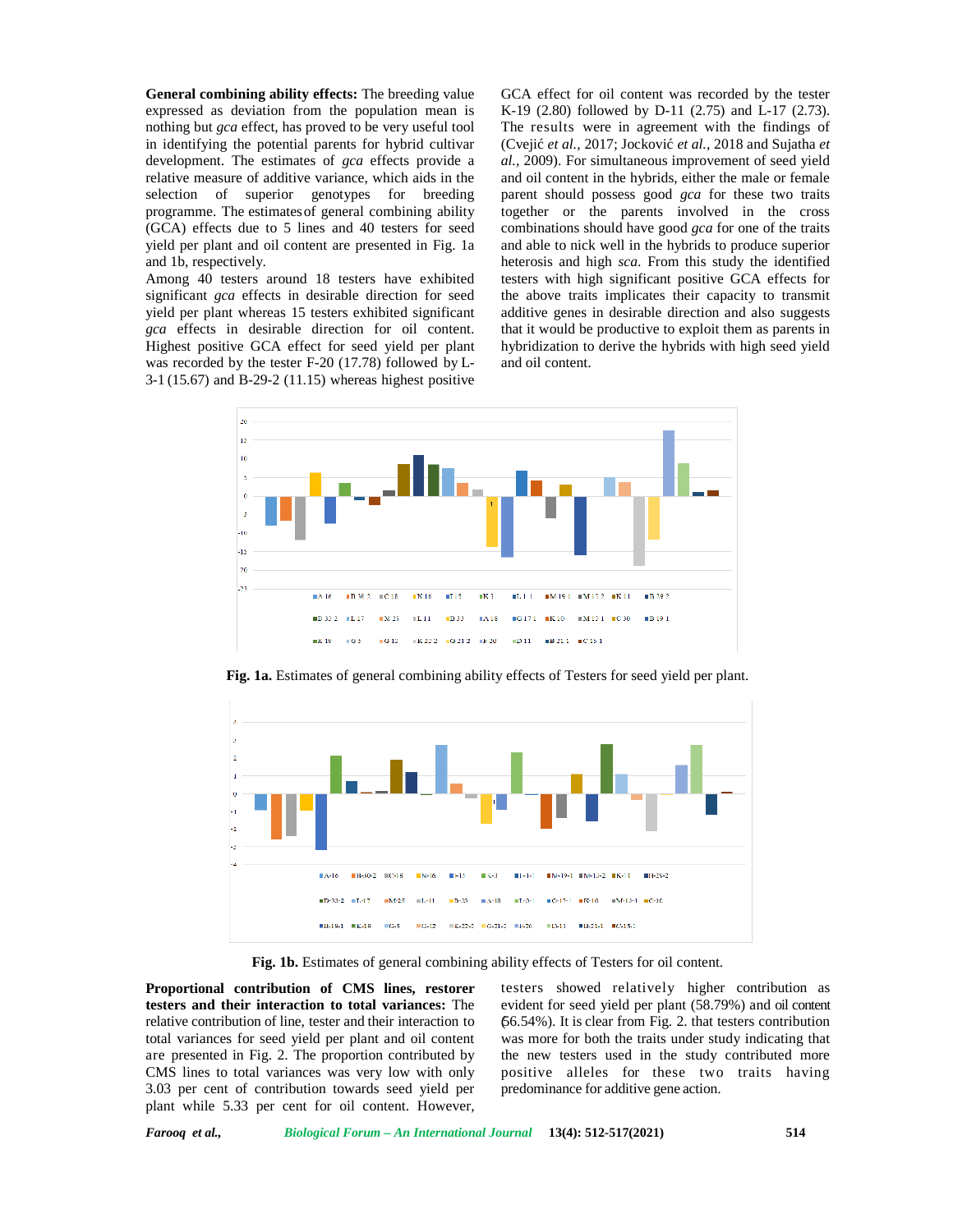

**Fig. 2.** Proportional contribution of CMS lines, testers and line  $\times$  tester interaction to the total variances among the hybrids.

**Specific combining ability effects:** The term "specific combining ability" is used to designate those cases in which certain combinations do relatively better or worse than would be expected on the basis of the average performance of the lines involved (Baloch *et al*., 2018). Specific combining ability effects of top ten best performing hybrids with respect to seed yield per plant is presented in Table 2a. while with respect to oil content is presented in Table 2b. All the ten hybrid combination showed highly significant SCA effect. It is clear from Table 2. that the hybrid combination  $ARM249 \times M-25$  exhibited highest seed yield per plant (70.92g) and as well oil content (40.96 %) with high significant SCA effects of 25.83 and 2.57 respectively indicating that it is the best specific combiner among all the hybrids under this study bearing high significant SCA effects for both seed yield per plant and oil content in combination and also justifying the presence of high degree of dominance and non-additive gene action for these traits in this particular cross combination.

**Table 2a: Specific Combining Ability Effects of top ten best performing hybrids with respect to seed yield plant-1 .**

| Seed yield plant <sup>-1</sup>    |                                     |                                      |             |  |  |  |
|-----------------------------------|-------------------------------------|--------------------------------------|-------------|--|--|--|
| Rank                              | <b>Hybrid Combination</b>           | Mean seed yield per<br>plant(g)      | sca effects |  |  |  |
|                                   | $ARM249A \times D-11$               | 77                                   | 26.305***   |  |  |  |
| $\overline{c}$                    | $CMS234A \times L-3-1$              | 75.30                                | $14.860***$ |  |  |  |
| 3                                 | $CMS1103A \times F-20$              | 72.61                                | $16.520***$ |  |  |  |
| 4                                 | $ARM249 \times M-25$                | 70.92                                | 25.833***   |  |  |  |
| 5                                 | $CMS234A \times G-12$               | 70.42                                | $22.05***$  |  |  |  |
| 6                                 | $CMS903A \times M-13-2$             | 70.33                                | 29.286***   |  |  |  |
| 7                                 | $CMS234A \times F-20$               | 68                                   | $5.443***$  |  |  |  |
| 8                                 | $CMS903A \times L-3-1$              | 67.30                                | $12.043***$ |  |  |  |
| 9                                 | $CMS234A \times D-11$               | 66.85                                | $13.135***$ |  |  |  |
| 10                                | $CMS234A \times K-3$                | 66.70                                | 18.542***   |  |  |  |
| *Significance at $P = 0.05$ level | ** Significance at $P = 0.01$ level | ***Significance at $P = 0.001$ level |             |  |  |  |

**Table 2b: Specific Combining Ability Effects of top ten best performing hybrids with respect to Oil Content.**

|              | Oil content               |                      |             |  |  |  |  |
|--------------|---------------------------|----------------------|-------------|--|--|--|--|
| Rank         | <b>Hybrid Combination</b> | Mean Oil Content (%) | sca effects |  |  |  |  |
|              | $CMS1103A \times K-19$    | 42.20                | $3.957***$  |  |  |  |  |
| ◠            | $CMS234A \times L-17$     | 41.63                | $2.042***$  |  |  |  |  |
|              | ARM 249A $\times$ M-25    | 40.96                | $2.574***$  |  |  |  |  |
|              | $ARM249A \times K-10$     | 40.61                | $1.603**$   |  |  |  |  |
|              | $CMS903A \times K-3$      | 40.19                | $1.612**$   |  |  |  |  |
| <sub>6</sub> | $ARM249A \times D-11$     | 39.80                | $1.005*$    |  |  |  |  |
|              | $CMS234A \times D-11$     | 39.70                | $0.099*$    |  |  |  |  |
| 8            | $CMS234A \times L-3-1$    | 39.61                | $2.046***$  |  |  |  |  |
| 9            | $CMS234A \times G-5$      | 39.40                | $1.414*$    |  |  |  |  |
| 10           | $CMS234A \times K-3$      | 39.31                | $5.273***$  |  |  |  |  |

\*Significance at  $P = 0.05$  level \*\* Significance at  $P = 0.01$  level \*\*\* Significance at  $P = 0.001$  level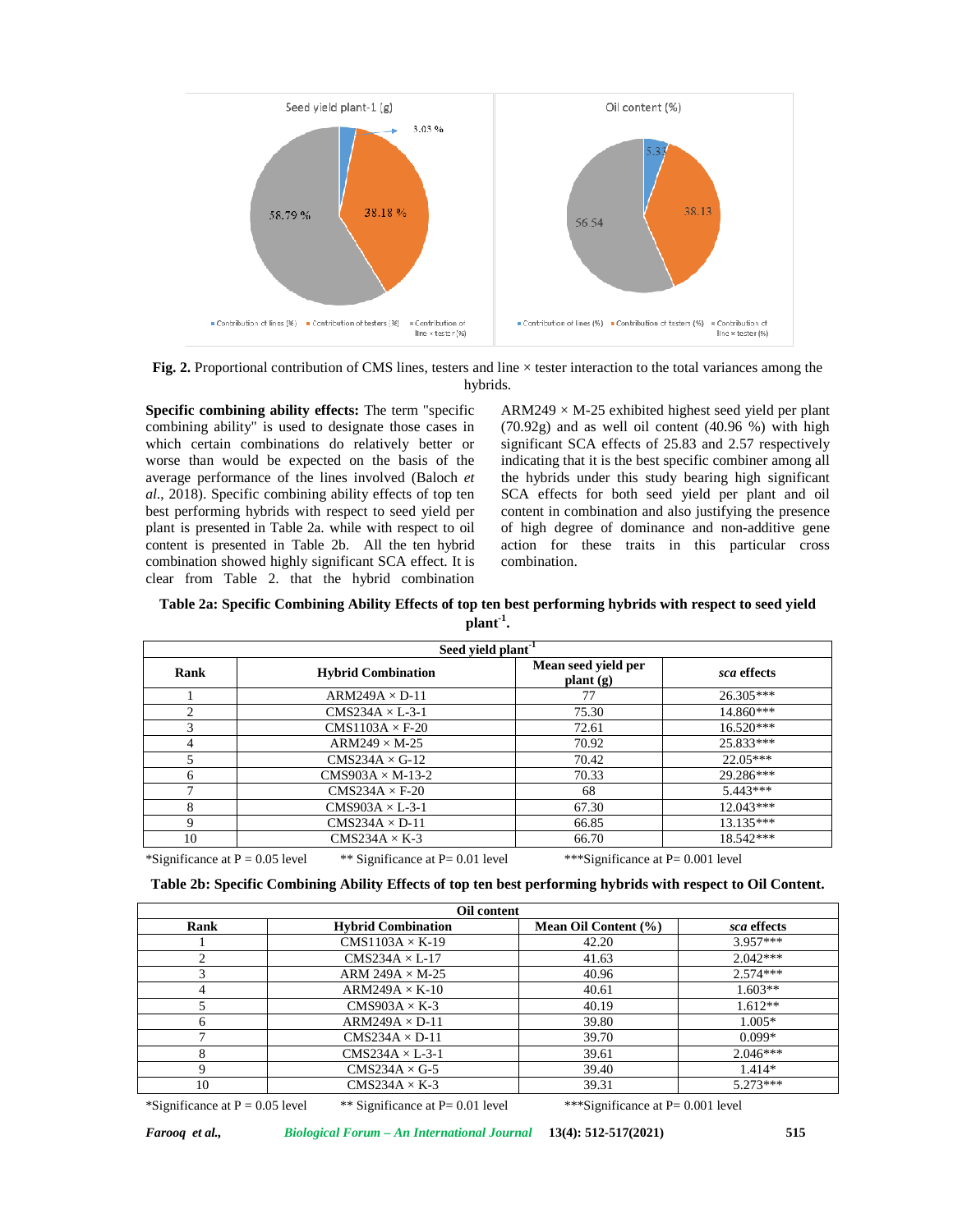**Estimation of Heterosis:** Heterosis is the increase or decrease in vigour of  $F_1$  over its mid or better parental value. One of the objectives of present study was to estimate the extent of heterosis and to isolate promising hybrids over standard check hybrids for seed yield and oil content for commercial exploitation. The maximum utilization of heterosis is possible when the variance due to both additive and non-additive gene actions are fully exploited since they play a significant role in determining the magnitude of expression of yield and its component characters.

The standard heterosis of top ten best performing hybrids with respect to mean seed yield per plant are presented in Table 3a. While for oil content is presented in Table 3b. Test hybrids showed highly significant standard heterosis over commercial check hybrids. Similar results were reported by (Hladni *et al*., 2018; Tyagi *et al*., 2020; Haddadan *et al*., 2020). One of the prime objectives of present study was to estimate the extent of heterosis and to isolate promising hybrids over standard checks bearing both high seed yield and oil content in combination for commercial exploitation. Hence from the Table 3a and 3b the hybrids surpassing the standard checks for both seed yield per plant and oil content were selected *viz.*, ARM249A  $\times$  D-11 (77g and 39.80%), CMS234A  $\times$  L-3-1 (75.30g and 39.61%),  $ARM249 \times M-25(70.92g$  and 40.96%), CMS234A  $\times$  D-11 (66.85g and 39.70%) and CMS234A  $\times$  K-3 (66.70g and 39.31). The heterosis for seed yield and oil content is utilized in maximum to select the best possible hybrids in combination of these two traits and it could be possible as the variance due to both additive and non-additive gene actions were fully exploited since they play a significant role in determining the magnitude of expression of yield and oil content.

**Table 3a: Standard Heterosis of top ten best performing hybrids with respect to seed yield plant-1 .**

| Rank  | <b>Hybrid</b><br><b>Combination</b> | <b>Mean seed</b><br>yield per           |                |                | <b>Standard</b><br><b>Heterosis</b><br>$(\%)$ |                  |  |  |
|-------|-------------------------------------|-----------------------------------------|----------------|----------------|-----------------------------------------------|------------------|--|--|
|       |                                     | $\mathbf{plant}\left(\mathbf{g}\right)$ | <b>KBSH-44</b> | <b>KBSH-53</b> | <b>KBSH-78</b>                                | <b>RSFH-1887</b> |  |  |
|       | $ARM249A \times D-11$               | 77                                      | $67.85**$      | 88.36**        | 38.74**                                       | $100.70**$       |  |  |
| 2     | $CMS234A \times L-3-1$              | 75.30                                   | $64.14**$      | $84.20**$      | 35.68**                                       | 96.27**          |  |  |
| 3     | $CMS1103A \times F-20$              | 72.61                                   | 58.27**        | $77.61**$      | $30.82**$                                     | 89.25**          |  |  |
| 4     | $ARM249 \times M-25$                | 70.92                                   | 54.58**        | $73.47**$      | $27.77**$                                     | 84.84**          |  |  |
| 5     | $CMS234A \times G-12$               | 70.42                                   | 53.49**        | $72.25**$      | 26.87**                                       | $83.54**$        |  |  |
| 6     | $CMS903A \times M-13-2$             | 70.33                                   | $53.31**$      | $72.04**$      | $26.72**$                                     | $83.32**$        |  |  |
| 7     | $CMS234A \times F-20$               | 68                                      | $48.23**$      | 66.34**        | $22.52**$                                     | $77.24**$        |  |  |
| 8     | $CMS903A \times L-3-1$              | 67.30                                   | $46.70**$      | $64.63**$      | $21.26**$                                     | $75.42**$        |  |  |
| 9     | $CMS234A \times D-11$               | 66.85                                   | $45.72**$      | $63.53**$      | $20.45**$                                     | $74.25**$        |  |  |
| 10    | $CMS234A \times K-3$                | 66.70                                   | $45.40**$      | $63.16**$      | $20.18**$                                     | 73.86**          |  |  |
| $C-1$ | KBSH 44                             | 45.87                                   |                |                |                                               |                  |  |  |
| $C-2$ | KBSH 53                             | 40.88                                   |                |                |                                               |                  |  |  |
| $C-3$ | KBSH 78                             | 55.5                                    |                |                |                                               |                  |  |  |
| $C-4$ | RSFH-1887                           | 38.36                                   |                |                |                                               |                  |  |  |

\*Significance at  $P = 0.05$  level \*\* Significance at  $P = 0.01$  level \*\*\*Significance at  $P = 0.001$  level

| Table 3b: Standard Heterosis of top ten best performing hybrids with respect to Oil Content. |  |  |  |  |  |  |  |  |  |  |  |  |
|----------------------------------------------------------------------------------------------|--|--|--|--|--|--|--|--|--|--|--|--|
|----------------------------------------------------------------------------------------------|--|--|--|--|--|--|--|--|--|--|--|--|

| Rank  | <b>Hybrid Combination</b> | <b>Mean Oil</b><br>Content $(\% )$ | <b>Standard</b><br><b>Heterosis</b> $(\%)$ |                |                |                  |  |
|-------|---------------------------|------------------------------------|--------------------------------------------|----------------|----------------|------------------|--|
|       |                           |                                    | <b>KBSH-44</b>                             | <b>KBSH-53</b> | <b>KBSH-78</b> | <b>RSFH-1887</b> |  |
|       | $CMS1103A \times K-19$    | 42.20                              | $21.53**$                                  | $6.84**$       | $5.11*$        | $17.71**$        |  |
| 2     | $CMS234A \times L-17$     | 41.63                              | 19.88**                                    | $5.39**$       | $3.69*$        | $16.12**$        |  |
| 3     | ARM 249A $\times$ M-25    | 40.96                              | $17.96**$                                  | $3.70*$        | $2.02*$        | $14.25**$        |  |
| 4     | $ARM249A \times K-10$     | 40.61                              | $16.95**$                                  | $2.81*$        | $1.15*$        | $13.28**$        |  |
| 5     | $CMS903A \times K-3$      | 40.19                              | $15.75**$                                  | $1.76*$        | 0.11           | $12.12**$        |  |
| 6     | $ARM249A \times D-11$     | 39.80                              | $14.61**$                                  | 0.76           | $-0.87$        | $11.02**$        |  |
| 7     | $CMS234A \times D-11$     | 39.70                              | $14.33**$                                  | 0.51           | $-1.12$        | $10.74**$        |  |
| 8     | $CMS234A \times L-3-1$    | 39.61                              | $14.08**$                                  | 0.29           | $-1.33$        | $10.50**$        |  |
| 9     | $CMS234A \times G-5$      | 39.40                              | $13.46**$                                  | $-0.25$        | $-1.87$        | $9.90**$         |  |
| 10    | $CMS234A \times K-3$      | 39.31                              | $13.20**$                                  | $-0.48$        | $-2.09$        | $9.65**$         |  |
| $C-1$ | KBSH 44                   | 34.72                              |                                            |                |                |                  |  |
| $C-2$ | KBSH 53                   | 39.5                               |                                            |                |                |                  |  |
| $C-3$ | KBSH 78                   | 40.15                              |                                            |                |                |                  |  |
| $C-4$ | <b>RSFH-1887</b>          | 35.85                              |                                            |                |                |                  |  |

\*Significance at  $P = 0.05$  level \*\* Significance at  $P = 0.01$  level \*\*\*Significance at  $P = 0.001$  level